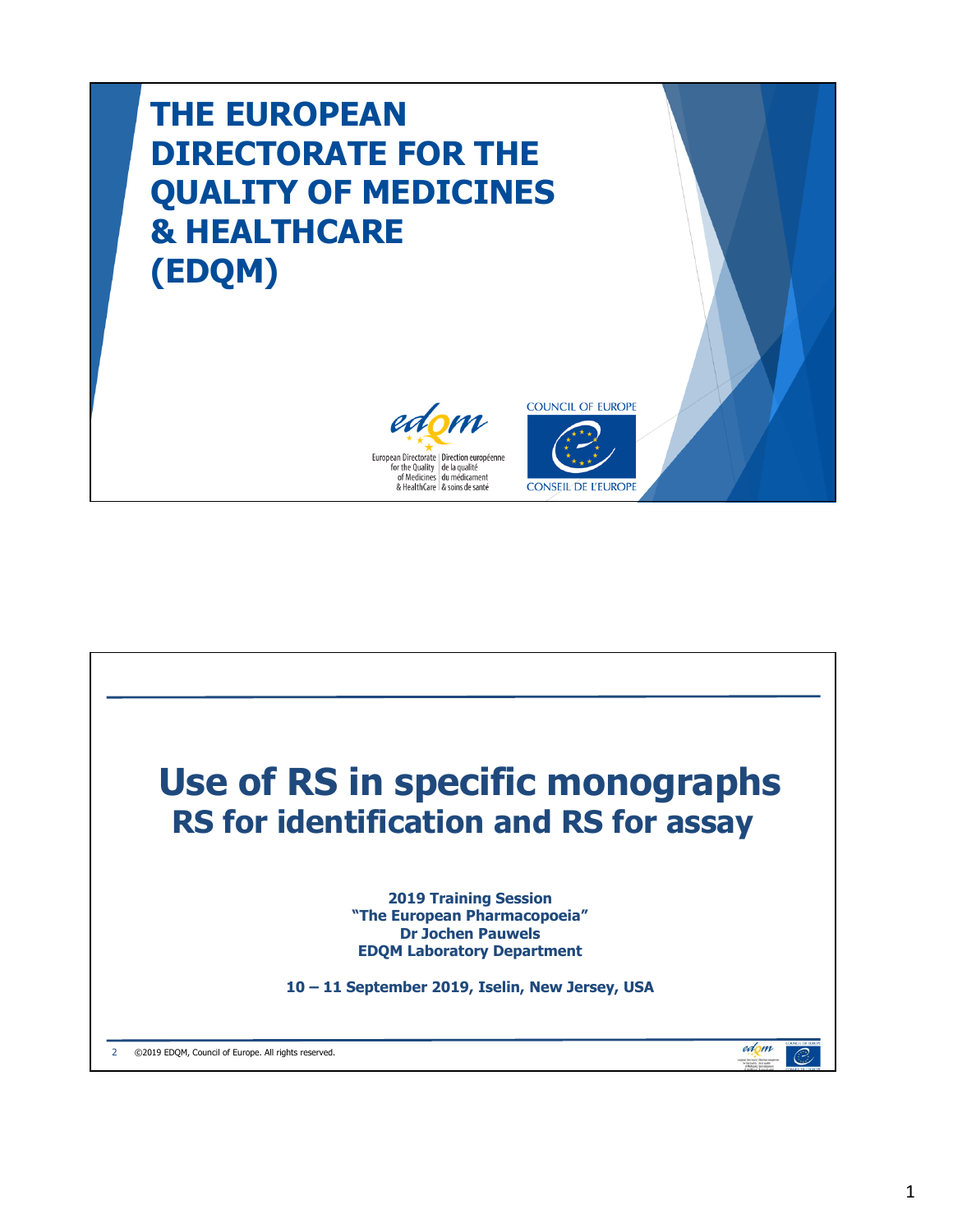### **IDENTIFICATION**



 $\rightarrow$  infrared absorption spectrophotometry (IR)

- $\rightarrow$  nuclear magnetic resonance spectrometry (NMR), if spectrum cannot be interpreted
- $\rightarrow$  chromatographic separation techniques (LC, GC, TLC)

#### **RS strategy**

- $\rightarrow$  substance compliant with corresponding Ph.Eur. monograph
- $\rightarrow$  in some justified cases, another form is used e.g. salt/hydrate (sample preparation needed)
- $\rightarrow$  sometimes the identification RS is also used as external standard in the LC/GC assay
- $\rightarrow$  other uses e.g. system suitability and peak identification are normally to be avoided

3 ©2019 EDQM, Council of Europe. All rights reserved.



edom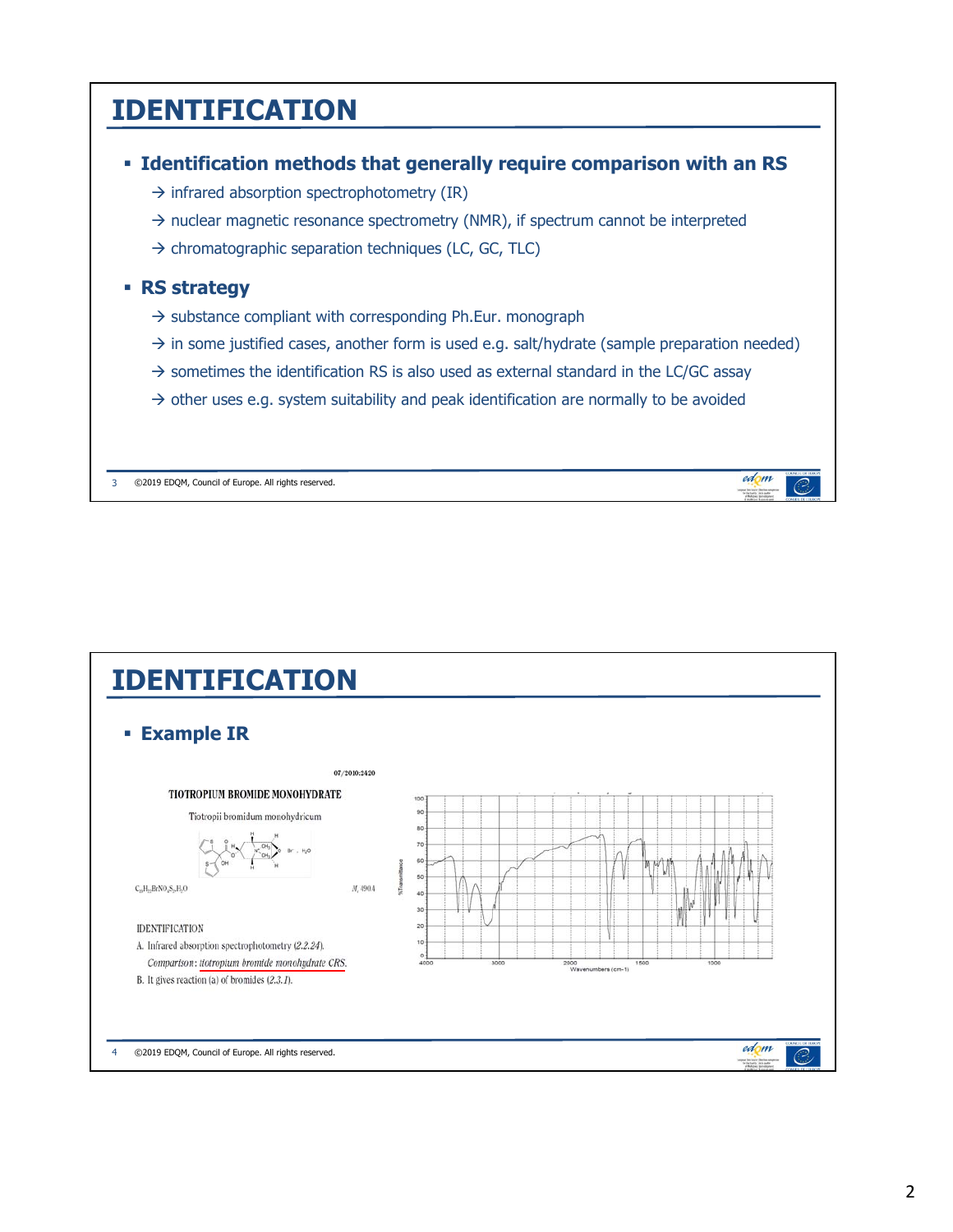### **IDENTIFICATION**



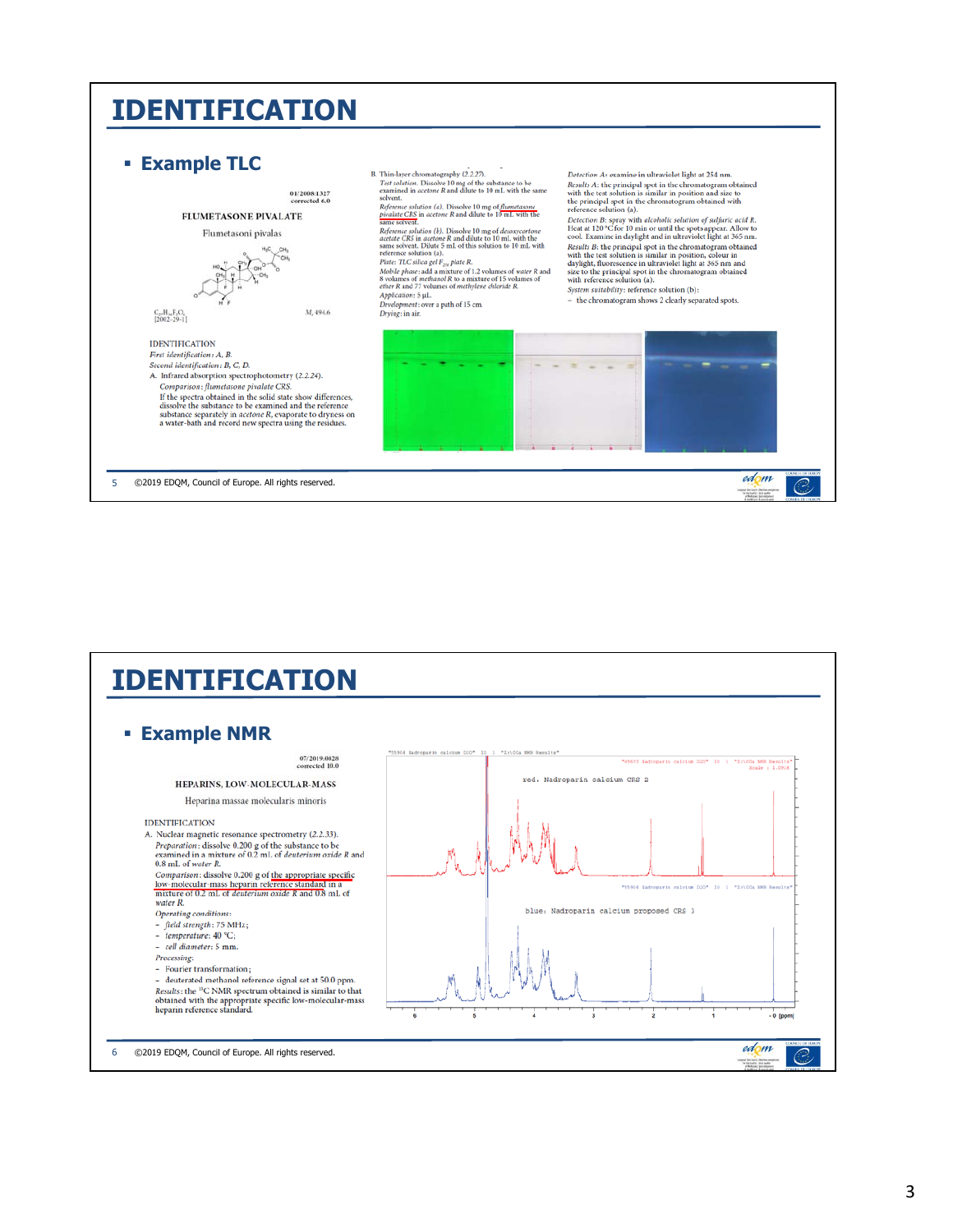| <b>IDENTIFICATION</b>                                                                                                                                                                                                                                             |
|-------------------------------------------------------------------------------------------------------------------------------------------------------------------------------------------------------------------------------------------------------------------|
| Technical guide for the elaboration of monographs (7th edition $-2015$ )                                                                                                                                                                                          |
| II.4.3. Infrared absorption spectrophotometry                                                                                                                                                                                                                     |
| This method always necessitates the use of a <b>reference substance or a reference spectrum</b> .<br>Reference substances are preferred to reference spectra. The latter are used where there are<br>practical difficulties with providing a reference substance. |
| Note (not in technical guide): practical difficulties are e.g. toxicity, instability, risk for explosion.                                                                                                                                                         |
| 01/2008:0748                                                                                                                                                                                                                                                      |
| <b>VINBLASTINE SULFATE</b>                                                                                                                                                                                                                                        |
| Vinblastini sulfas<br><b>IDENTIFICATION</b>                                                                                                                                                                                                                       |
| A. Examine by infrared absorption spectrophotometry<br>(2.2.24), comparing with the Ph. Eur. reference spectrum<br>of vinblastine sulfate.                                                                                                                        |
| M, 909<br>C. H. N.O. S<br>[143.67.9]                                                                                                                                                                                                                              |
| edom<br>©2019 EDQM, Council of Europe. All rights reserved.<br>for the Dunlity 1 die brittellit                                                                                                                                                                   |

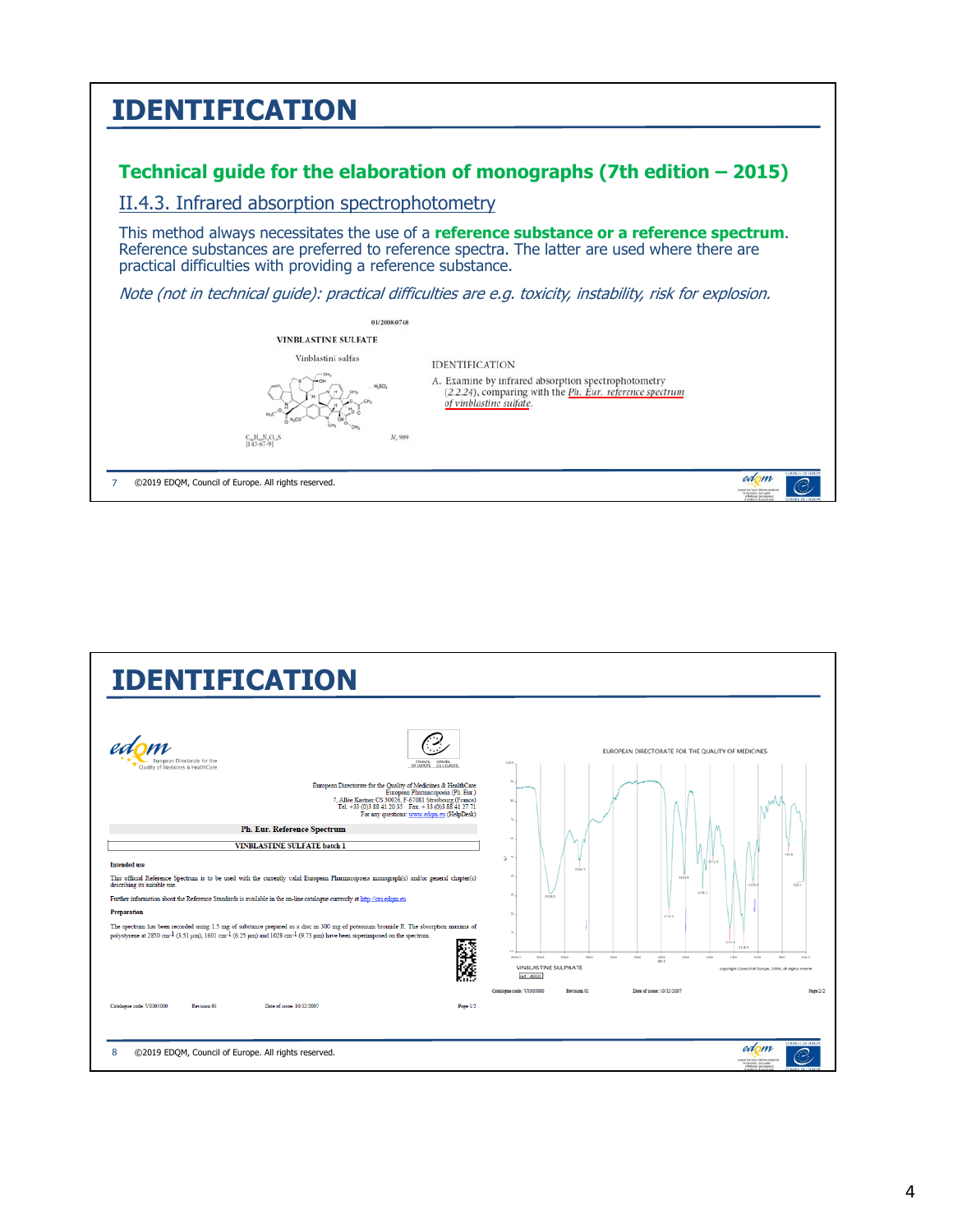

| <b>ASSAY</b>                                                                                                                          |
|---------------------------------------------------------------------------------------------------------------------------------------|
| <b>RS strategy (continued)</b><br>×.                                                                                                  |
| $\rightarrow$ RS may also be used for identification                                                                                  |
| $\rightarrow$ other uses e.g. system suitability and peak identification are normally avoided                                         |
| $\rightarrow$ in justified cases, a lyophilised RS or a different salt or hydrate is used e.g. due to instability,<br>hygroscopicity, |
| edom<br>©2019 EDOM, Council of Europe. All rights reserved.<br>10<br>by the Dunkty   de la tour                                       |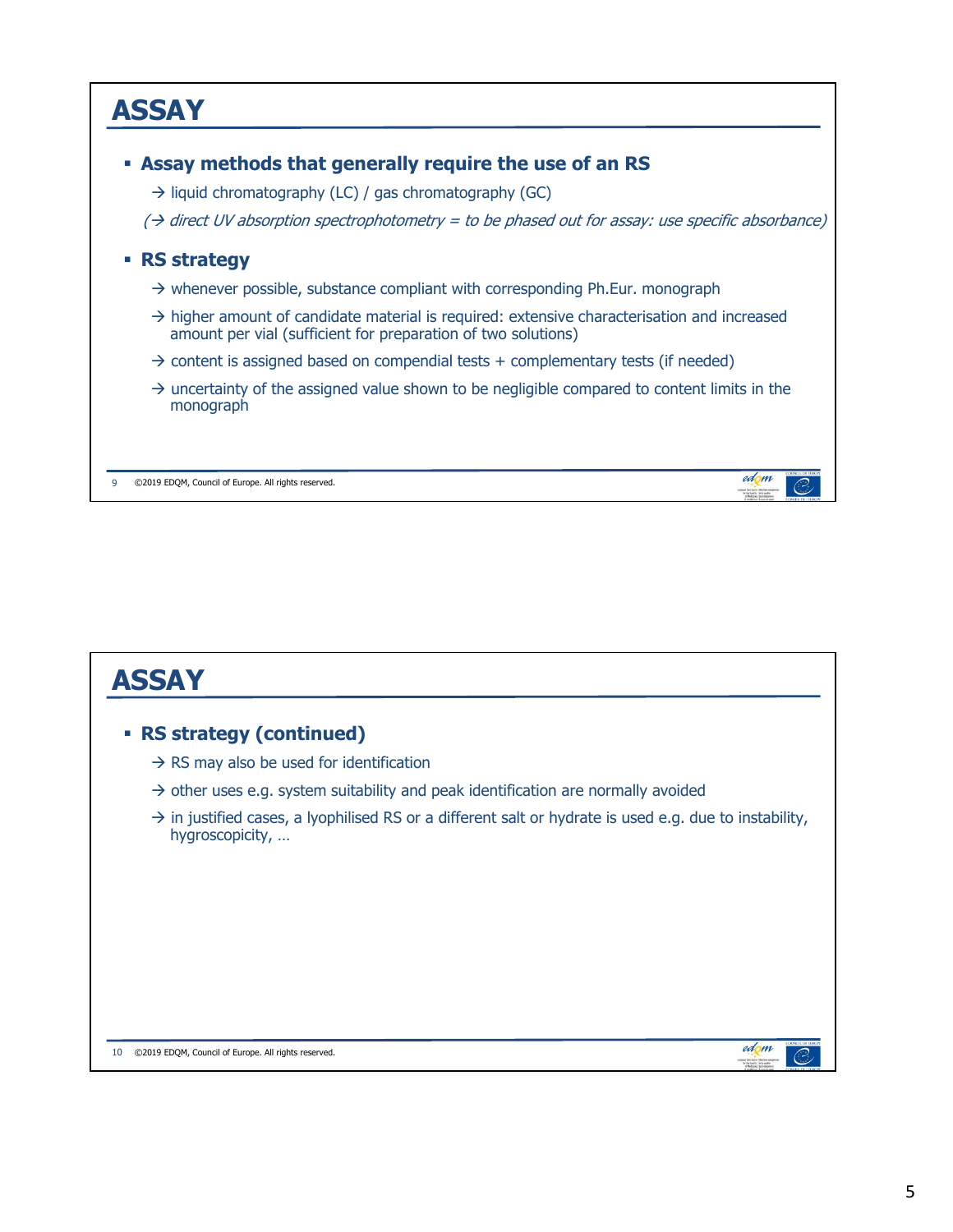## **ASSAY Example (assay RS = monograph substance)**  04/2018:2887 RALTEGRAVIR POTASSIUM

**ASSAY** 

Liquid chromatography (2.2.29) as described in the test for

Calculate the percentage content of  $C_{20}H_{20}FKN_6O_5$  taking into account the assigned content of raltegravir potassium CRS.

**INFORMATION LEAFLET Ph. Eur. Reference Standard** Raltegravir potassium CRS batch 1 2.2 Analytical information related to intended use, when applicable

: 99.1 % of C20H20FKN6O5

edom Man Dan Dawley<br>Tor The Dunlin

related substances with the following modification. Injection: test solution and reference solution (a).

The "as is" content is

Raltegravirum kalicum  $\text{C}_{20}\text{H}_{20}\text{FKN}_6\text{O}_5$  [871038-72-1]  $M_r$ 482.5

#### **DEFINITION**

Potassium 4-[[(4-fluorophenyl)methyl]carbamoyl]-1-methyl-2-[2-[(5-methyl-1,3,4-oxadiazol-2-yl)formamido]propan-2yl]-6-oxo-1,6-dihydropyrimidin-5-olate. Content: 98.0 per cent to 102.0 per cent (anhydrous substance).

11 ©2019 EDQM, Council of Europe. All rights reserved.

**ASSAY Example (assay RS ≠ monograph substance)** 07/2014:2372 **IDENTIFICATION** A. Infrared absorption spectrophotometry (2.2.24). **ESOMEPRAZOLE MAGNESIUM** Comparison: esomeprazole magnesium trihydrate CRS. **TRIHYDRATE ASSAY** Esomeprazolum magnesicum trihydricum Liquid chromatography (2.2.29). Calculate the percentage content of  $C_{34}H_{36}MgN_6O_6S_2$  taking into account the assigned content of *omeprazole* CRS. 1 g of omeprazole is equivalent to 1.032 g of esomeprazole  $Ma<sup>2</sup>$ magnesium.  $C_{34}H_{36}MgN_6O_6S_2, 3H_2O$ M, 767.2 **INFORMATION LEAFLET Ph. Eur. Reference Standard** Omeprazole CRS batch 5 **DEFINITION** 2.2 Analytical information related to intended use, when applicable Magnesium bis[5-methoxy-2-[(S)-[(4-methoxy-3,5-: 99.9 % of C17H19N3O3S (for 2787, 2372 and 2374) dimethylpyridin-2-yl)methyl]sulfinyl]-1H-benzimidazol-1-The "as is" content is ide] trihydrate. Content: 98.0 per cent to 102.0 per cent (anhydrous substance). edom 12 ©2019 EDQM, Council of Europe. All rights reserved. C

#### 6